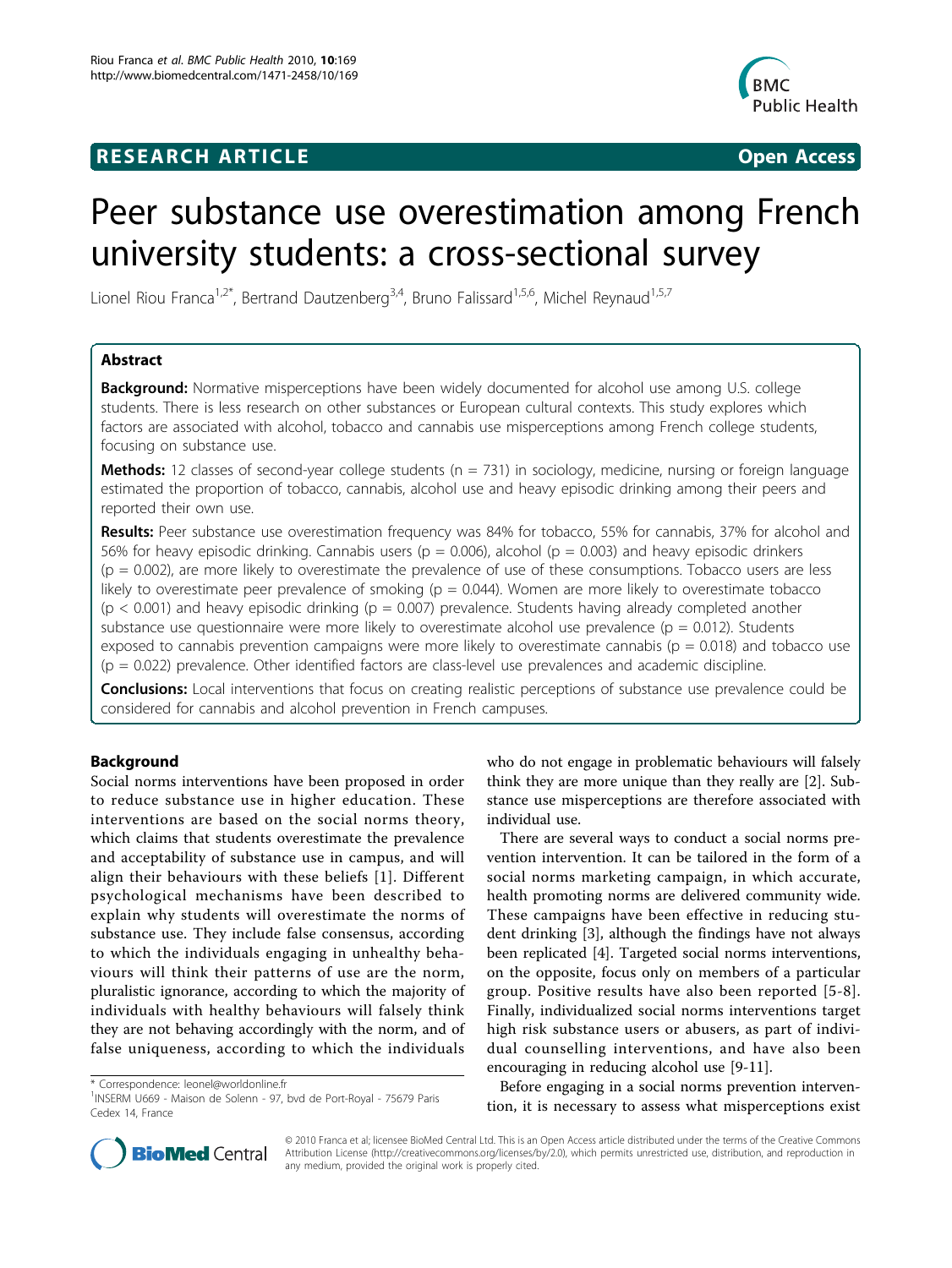with respect to the behaviour to target and if these misperceptions are associated with the behaviour.

There is a growing volume of literature showing that, for the substances most used by higher education students (tobacco, alcohol and cannabis) [[12](#page-9-0)-[15](#page-9-0)], misperceptions do exist [[16\]](#page-9-0). Literature reviews [[17,18\]](#page-9-0) and meta-analyses [[19](#page-9-0)] conclude that misperceptions of alcohol use among college students do exist and that they are partially correlated with increased personal consumption.

Most studies focusing on tobacco have been performed in young teenagers. Some studies indicate that perceived smoking prevalence is overestimated particularly by smokers [[20-24\]](#page-9-0), although this finding is inconsistent: in some multivariate models, perceived prevalence of smoking has been reported to be inversely associated with smoking [[25\]](#page-9-0).

Less research exists on cannabis, but misperceptions of the norms and an association with individual use have also been reported among higher education students [[16,26-28\]](#page-9-0).

Other factors can also influence misperceptions. Women have been shown to be more prone to misperceptions than men, at least for alcohol use [[19](#page-9-0),[29\]](#page-9-0). While the social norms theory focuses on the link between the perception of the use of a given substance and its use, misperceptions of one particular substance can be associated with the use of another [\[30](#page-9-0)]. Furthermore, for tobacco use, noticing other peers smoking (i.e. visibility of the behaviour) is associated with smoking among teenagers [[25](#page-9-0)] and could also influence the perception of the norms. Berkowitz questions the impact of other prevention campaigns: "When drug prevention emphasizes problem behavior without acknowledging the actual healthy norm, it may foster the erroneous belief that drinking problems are worse than is actually the case and inadvertently contribute to the problem it is trying to solve" [\[2\]](#page-8-0). Finally, as substance use has been shown to vary from one academic discipline to another [[31,32](#page-9-0)], specific discipline sub-cultures could influence misperceptions.

Various degrees of evidence in favour of the existence of substance use misperceptions among higher education students and of an association between these misperceptions and substance use are therefore available. Most published research, however, focuses on U.S. higher education students. The question of the generalisability of these results to other cultural settings remains. For instance, in France, alcohol consumption begins at a younger age (the legal drinking age is 16 years), cannabis use rates are among the highest in Europe while heavy episodic drinking is less frequent [[33](#page-9-0)], and few students are accommodated in student residences. All these factors could influence both the perception of the norms of substance use and the degree of influence of peer students as compared to other social groups relevant to the students.

The purpose of this analysis is to assess if misperceptions of tobacco, cannabis and alcohol use exist among French higher education students, and which factors influence these misperceptions. Should the U.S. literature findings be directly applicable to the French setting, we expect students engaging in substance use to be more prone to overestimation than non users, adjusting for other predictors. Moreover, to our knowledge, prevention campaigns based on the social norms theory have never been implemented in France. This fact allows for the exploration of the impact of prevention approaches based on other rationales on the perceptions of substance use.

## Methods

#### Participants

The REACTIF study, conducted among higher education students from Île-de-France, included a selfreported questionnaire to measure alcohol, cannabis and tobacco consumption in addition to individual norms regarding their use. The study was approved by the institutional review board of the French institute of health. Second year undergraduate students were surveyed between October 2005 and February 2006. A researcher personally administered an anonymous paper and pencil questionnaire to students, enabling study objectives to be presented and assistance in completing the questionnaire to be provided. Questionnaires were administered during a regularly scheduled lecture. Data capture was automatic, using an optical mark recognition system.

To reduce variability between sampling units, we restricted ourselves to Paris and the neighbouring Îlede-France region and to 4 specific academic disciplines. Furthermore, we tried to select all classes from each academic discipline in the same geographical unit: (1) Paris or (2) its region.

12 classes selected at random were surveyed during a lecture. All students present were asked to participate. Nursing school classes ( $n = 4$ ) were selected among Parisian nursing schools. Sociology ( $n = 3$ ) and applied foreign language ( $n = 3$ ) classes were selected in the Paris region. Finally, two medicine classes, one in Paris and one in the Paris region (due to the lack of medicine universities in the Parisian region, we could not ensure homogeneity of the geographical units for this discipline), were selected.

The choice of the disciplines was based on their specificities of substance use: nursing students have a high prevalence of smoking in France [[34\]](#page-9-0), as opposed to medicine students. Sociology students have a high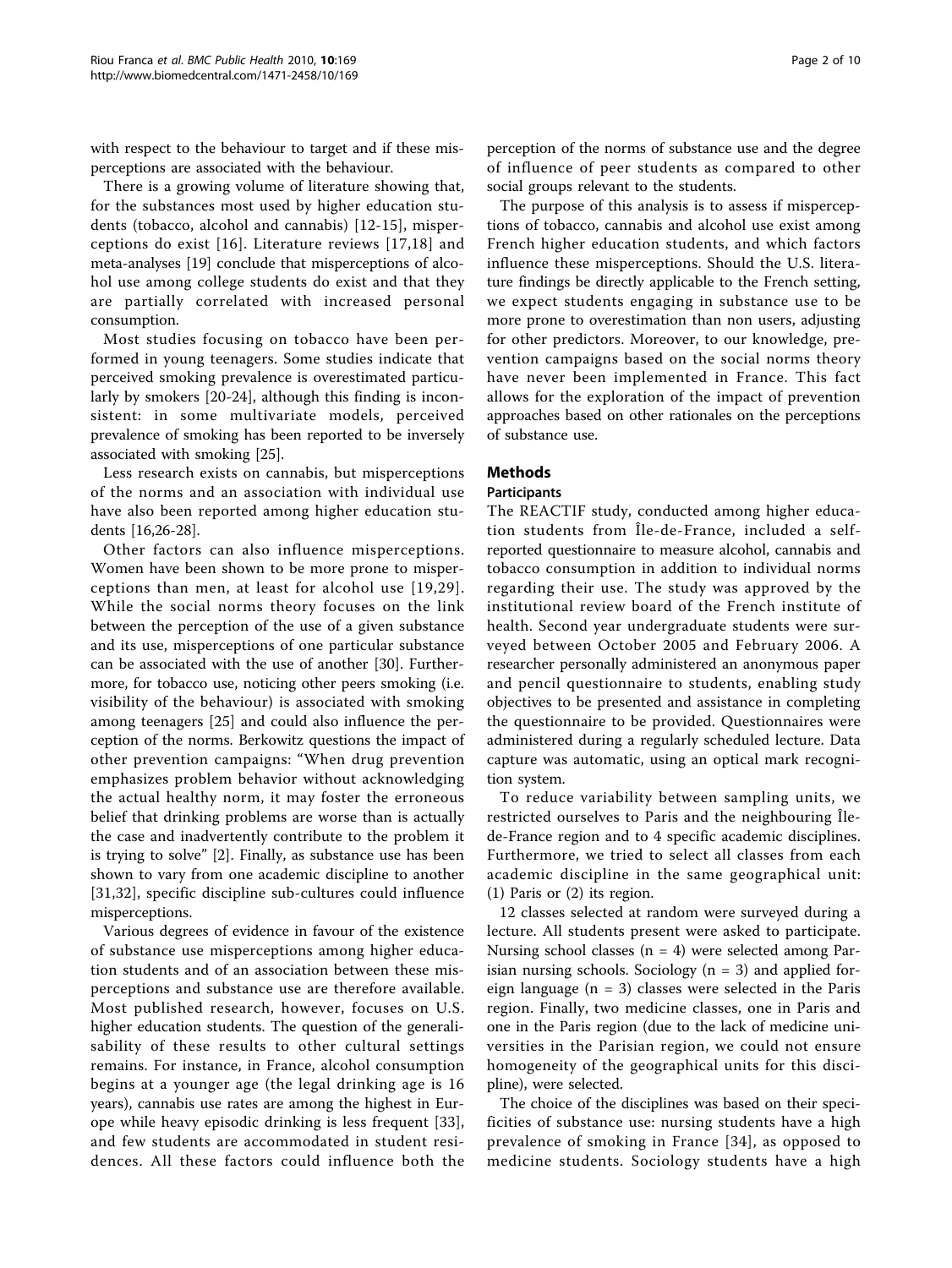prevalence of cannabis use [[32](#page-9-0)]. Applied foreign language is a three year undergraduate program which combines the study of two languages with economic disciplines. Students are then qualified to work in international trade. This discipline was chosen in order to include a group without higher than average substance use.

## Outcome measures

We have chosen a simple and widely used [[25](#page-9-0),[35](#page-9-0)-[37](#page-9-0)] descriptive social norms measure: the perceived prevalence of substance use. Although some authors question the utility of this measure for tobacco peer norms, as it performs inconsistently on predictive models when other types of peer influences are also measured [[25\]](#page-9-0), we have focused on this variable since these perceptions are easily modifiable by providing the students more accurate consumption prevalences, estimated directly from their own answers to the survey. Students were asked to estimate, among 10 peer students (students from the same academic setting), how many (1) smoke tobacco, (2) drink alcohol, (3) sometimes have 5 drinks or more in a row, (4) use cannabis (they were therefore asked to estimate usual behaviours, without any reference to a time frame of occurrence). Peer students are therefore students in the same field of studies and the same campus, but not necessarily in the same class (only those in their second year of studies were surveyed). We did not use an open-ended prevalence estimate in order to minimize missing values (as students showed some difficulties in estimating this value, it was easier for them to tick one value among 11 than to estimate it from scratch) and to facilitate data capture. Our variable of interest, however, is substance use overestimation. We therefore have to compare actual norms, as estimated from the data gathered among second-year students, to perceived norms, which were measured in a more general setting (peer students from the same academic setting). The choice of a larger basis for the estimation of perceived norms results from a trade-off between precision of the estimation of misperceptions and both utility and feasibility of the study. The results of the survey were to be used for later prevention interventions (this fact helped to motivate the universities to participate in the study) and we wished to reach for a larger audience when communicating the results than just the students from the surveyed class. Estimating perceived norms in a broader setting than only the class of second-year students allowed for this goal to be reached.

We therefore use actual norms among second-year students as an estimator of actual norms among all students from the same academic setting (which also includes first and third-year students from the same field of studies). For overestimation to occur, a student must provide an estimate of peer substance use greater than the prevalence measured within his class. The latter is measured with a precision of 10% to match the social norms measure. For example, for a class prevalence of 28%, if a student estimates that three students among 10 use a substance, there is no overestimation. If he provides an estimate of four students among 10 (or more), he is considered to be an overestimating student for the corresponding substance.

## Independent variables

In order to assess whether there was an association between substance use overestimation and the consumption levels, we defined three categories: "no use", "low use" (i.e. occasional) and "high use" (i.e. regular). We used past consumption instead of usual consumption to make results comparable with other studies [[38,39\]](#page-9-0). The cutoffs used for all four consumptions were also chosen in order to match commonly used definitions, in particular those of the ESCAPAD study [[39\]](#page-9-0), who defines regular use for alcohol and cannabis as at least 10 episodes in the past month. For cannabis, the cuttof between "low" and "high" use was of more than one use per week in the past year. For tobacco, it was of use every day in the past month (i.e. daily use). Cutoff for "low" and "high" use of alcohol drinking was of 10 days in the last month. A cutoff of 4 episodes in the month (approximately once a week) was used to define "low" and "high" use of heavy episodic drinking (5 drinks or more on a single occasion).

In addition to substance use, the following other covariates were tested as predictors of substance use overestimation: gender, age, discomfort with smoking in the university as a measure of tobacco use visibility in campus, attitude concerning smoke-free universities, number of tobacco, alcohol or cannabis prevention campaigns seen in the past month, previous experience with substance use questionnaires, prevalence of substance use within their class and academic discipline as measures of class culture.

#### Statistical analysis

Analyses were performed using the R Statistical programming language [[40](#page-9-0)].

In order to respond to the main objective of this study, to validate the hypothesis that substance users are more likely to overestimate peer substance use, four regression models (for tobacco, cannabis, alcohol use and heavy episodic drinking) were fitted. The dependent variables were the overestimation of each substance use by the students. In order to select which variables to include in the regression model, a bootstrap selection procedure was used [[41\]](#page-9-0). 1000 bootstrap samples of the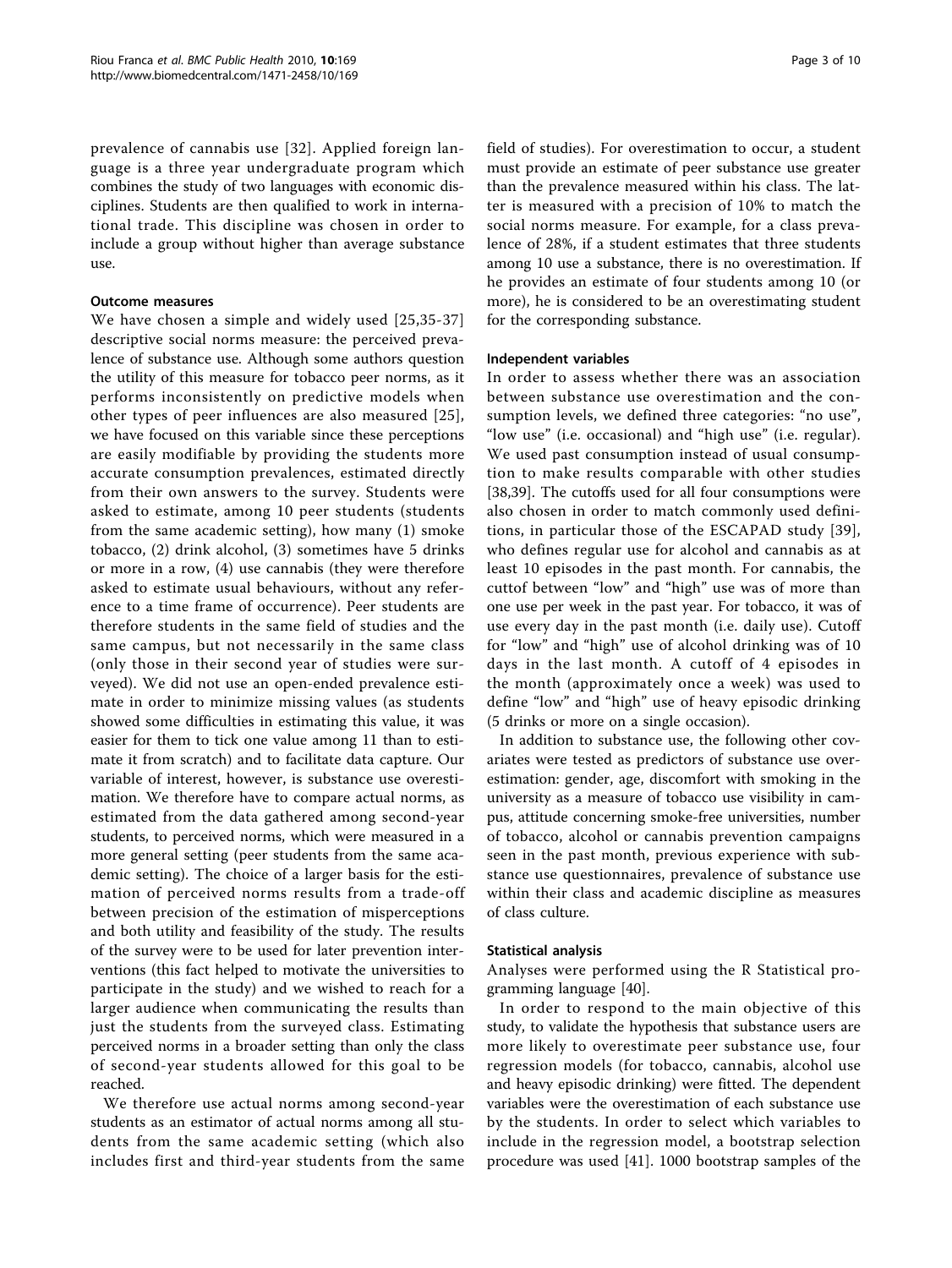<span id="page-3-0"></span>data were generated and backward variable selection based on the Akaike's Information Criterion (AIC) was performed on each of the samples. All variables that were likely to be selected on the basis of the AIC were retained in the final model. The selection threshold was arbitrarily chosen at 55% (probability for the variable to be selected in a bootstrap sample) in order to include all potentially statistically significant variables. The significance of the association between the covariate and the dependent variable was assessed using the likelihood ratio test. P-values < 5% were considered significant.

Students from the same class are clustered and this grouping could induce a correlation structure in the error terms of the regression models. We explored this possibility using a random-effect model and testing the significance of the random effects using bootstrap procedures [[42](#page-9-0)]. As no evidence of clustering was found  $(p = 0.44$  for tobacco, 0.78 for cannabis, 0.68 for alcohol and 0.73 for heavy episodic drinking), we retained the standard logistic regression model for all analyses.

#### Results

#### Demographics and substance use

731 students were retained for the analysis. Table 1 presents the demographic characteristics of the sample.

The population was mostly comprised of sociology students (36%) and nursing students (34%). 79% of students were women (gender is missing for 5 students). Students who have not repeated a year enter the second year of university at age 19-20. In nursing schools, however, many tend to have a professional or educational background before beginning their studies, and students are therefore older. Table 2 shows the prevalence of tobacco (1 missing value), cannabis (7 missing values), alcohol use (no missing values) and heavy episodic drinking (2 missing values) aggregated according to academic discipline and to gender.

High prevalences of all four consumptions were observed among sociology students: 42% smoked tobacco, 73% drank alcohol, 32% report heavy episodic drinking episodes in the last month; 39% used cannabis

#### Table 1 Demographic characteristics of the disciplines sampled

|                                     | F. Lang.        | Medicine       | <b>Nursing School</b> | Sociology       | All             |
|-------------------------------------|-----------------|----------------|-----------------------|-----------------|-----------------|
| Class level variables               |                 |                |                       |                 |                 |
| Mean sample size (range)            | $29(25 - 33)$   | $68(64 - 72)$  | $62(44 - 90)$         | $87(55 - 125)$  | $61(25 - 125)$  |
| % women (range)                     | $82(73 - 90)$   | 78 (75 - 80)   | $87(83 - 93)$         | $70(65 - 77)$   | 79 (65 - 93)    |
| Student level variables             |                 |                |                       |                 |                 |
| Mean age (range)                    | $20.4(18 - 27)$ | 19.9 (18 - 24) | 24.6 (18 - 48)        | $20.9(18 - 64)$ | $21.9(18 - 64)$ |
| Median age (interguartile interval) | $20(19 - 20)$   | $19(19 - 20)$  | $22(20 - 25)$         | $20(19 - 21)$   | $20(19 - 21)2$  |

#### Table 2 Prevalence of substance use, academic discipline and gender

| Substance use (%)               |                        | Academic Discipline            | Gender                               |                          |                    |                      |
|---------------------------------|------------------------|--------------------------------|--------------------------------------|--------------------------|--------------------|----------------------|
|                                 | F. Lang.<br>$(n = 87)$ | <b>Medicine</b><br>$(n = 136)$ | <b>Nursing School</b><br>$(n = 248)$ | Sociology<br>$(n = 260)$ | Men<br>$(n = 156)$ | Women<br>$(n = 570)$ |
| Tobacco                         |                        |                                |                                      | p < 0.001                |                    | $p = 0.361$          |
| No use last month (64.9%)       | 78.2                   | 77.9                           | 59.9                                 | 58.5                     | 61.5               | 65.7                 |
| Occasional use (19.6%)          | 13.8                   | 17.6                           | 22.7                                 | 19.6                     | 19.2               | 19.7                 |
| Daily use last month (15.5%)    | 8.0                    | 4.4                            | 17.4                                 | 21.9                     | 19.2               | 14.6                 |
| Cannabis                        |                        |                                |                                      | p < 0.001                |                    | p < 0.001            |
| No use last year (70.7%)        | 83.9                   | 71.6                           | 75.4                                 | 61.4                     | 52.6               | 75.8                 |
| $\leq$ 1/week last year (22.0%) | 12.6                   | 34.6                           | 21.3                                 | 24.3                     | 31.8               | 19.1                 |
| > 1/week last year (7.3%)       | 3.4                    | 3.7                            | 3.3                                  | 14.3                     | 15.6               | 5.1                  |
| Alcohol                         |                        |                                |                                      | p < 0.001                |                    | p < 0.001            |
| No use last month (30.9%)       | 49.4                   | 26.5                           | 30.6                                 | 27.3                     | 17.3               | 34.4                 |
| 1-9 days last month (60.1%)     | 49.4                   | 64.0                           | 64.1                                 | 57.7                     | 59.6               | 60.4                 |
| 10+ days last month (9.0%)      | 1.1                    | 9.6                            | 5.2                                  | 15.0                     | 23.1               | 5.3                  |
| Heavy episodic drinking         |                        |                                |                                      | p < 0.001                |                    | p < 0.001            |
| No use last month (71.5%)       | 89.5                   | 65.4                           | 71.8                                 | 68.3                     | 51.0               | 77.0                 |
| 1-3 times last month (21.7%)    | 9.3                    | 27.9                           | 25.0                                 | 19.3                     | 34.2               | 18.3                 |
| 4+ times last month (6.9%)      | 1.2                    | 6.6                            | 3.2                                  | 12.4                     | 14.8               | 4.7                  |

Note: p-values are for the Chi-square test of independence between substance use and academic discipline or gender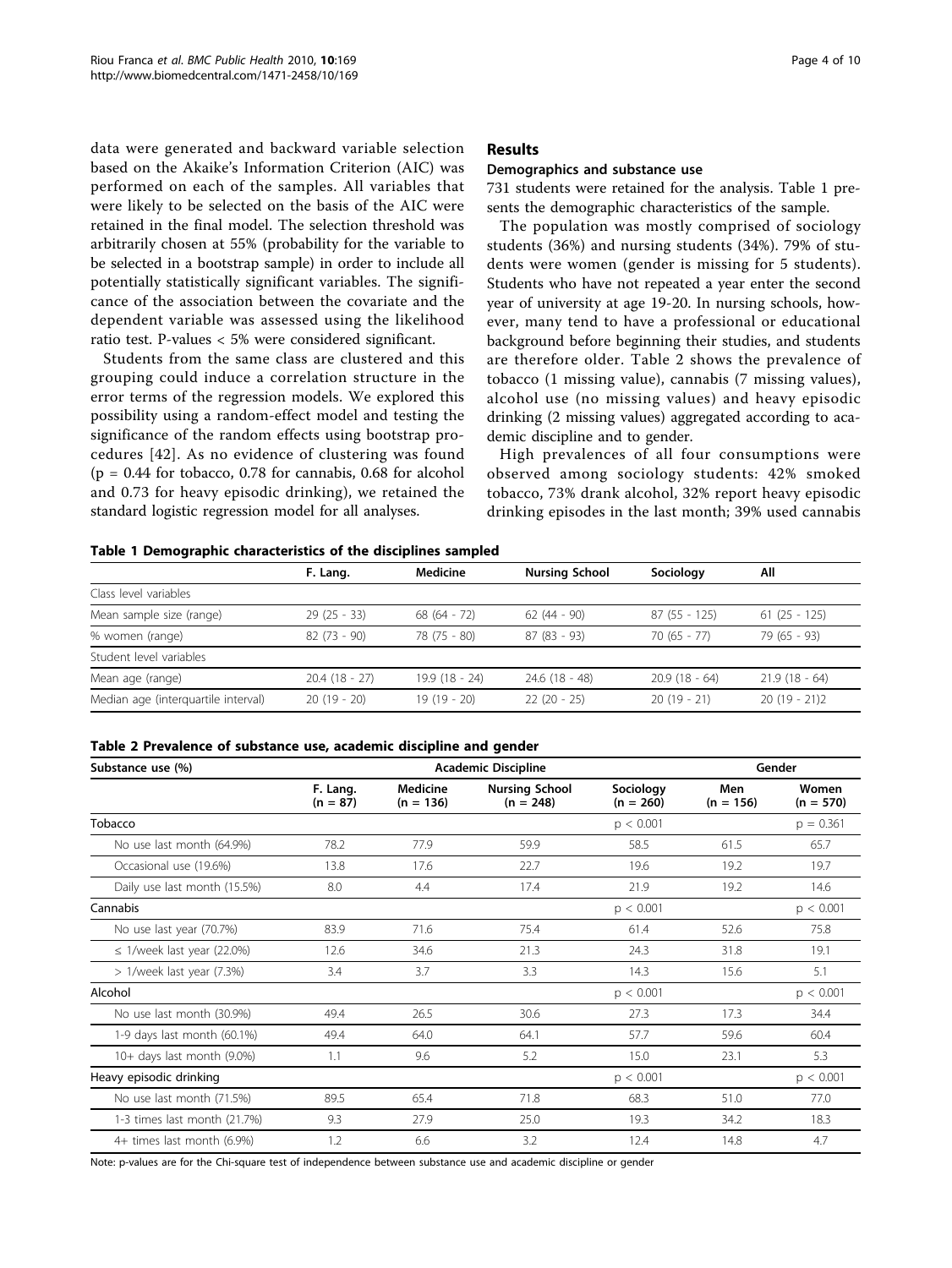in the last year. In contrast, applied foreign language students have the lowest consumption levels (respectively 22%, 50%, 10% and 16% for tobacco, alcohol, heavy episodic drinking and cannabis).

Nursing students along with sociology students have the highest prevalences of tobacco smoking (40%). As for medicine students, they have a low prevalence of tobacco use (22%), but have a prevalence of heavy episodic drinking (35%) similar to sociology students. There is, however, a difference: medicine students appear to have more occasional uses of cannabis and alcohol whereas sociology students are more frequently regular users of these substances. 13% of medicine students reporting having used cannabis in the last year used it more than once per week, as opposed to 37% of sociology students; the figures are of 19% (medicine) and 39% (sociology) for the proportion of heavy episodic drinkers reporting four or more episodes of heavy episodic drinking in the last month. Except for tobacco, men are more frequently substance users than women.

## Perceived substance use

Figure 1 shows the proportion of students who overestimate substance use. Most students (84%) overestimate tobacco use prevalence. Many students overestimate cannabis use prevalence (55%) and heavy episodic drinking (56%) whereas alcohol use prevalence often seems to be correctly perceived (37%). There is an association between academic discipline and substance use overestimation ( $p \leq 0.001$  for all four substances), and applied foreign language students are the most likely to overestimate.

## Predictors of substance use overestimation

Table 3 presents the variables that were selected (probability of inclusion in the bootstrap selection procedure of at least 55%) and their significance in each of the four logistic regression models (likelihood ratio test).

Tobacco use overestimation is associated with tobacco use, prevalence of smoking in class, gender and the number of cannabis campaigns seen in the last month.

|  |  | Table 3 Statistical significance of the variables used in |  |  |  |
|--|--|-----------------------------------------------------------|--|--|--|
|  |  | the models predicting substance use overestimation        |  |  |  |

| Variable                            | p-value (Likelihood Ratio Test) |                          |          |          |  |  |  |
|-------------------------------------|---------------------------------|--------------------------|----------|----------|--|--|--|
|                                     |                                 | Tobacco Cannabis Alcohol |          | HED      |  |  |  |
| Tobacco use                         | 0.0438                          |                          | 0.0997   | 0.0059   |  |  |  |
| Cannabis use                        |                                 | 0.0062                   |          |          |  |  |  |
| Alcohol use                         |                                 | 0.0632                   | 0.0029   |          |  |  |  |
| HFD                                 |                                 |                          |          | 0.0019   |  |  |  |
| Discipline                          |                                 | 0.0007                   | < 0.0001 | < 0.0001 |  |  |  |
| Tobacco use prevalence in<br>class  | < 0.0001                        |                          |          |          |  |  |  |
| Cannabis use prevalence in<br>class |                                 | 0.0004                   |          |          |  |  |  |
| Alcohol use prevalence in<br>class  |                                 | 0.0657                   | 0.0055   | 0.0042   |  |  |  |
| HED prevalence in class             |                                 |                          | 0.0267   | < 0.0001 |  |  |  |
| Gender                              | 0.0002                          | 0.0569                   |          | 0.0069   |  |  |  |
| Previous questionnaires             |                                 |                          | 0.0122   | 0.0893   |  |  |  |
| Cannabis prevention<br>campaigns    | 0.0217                          | 0.0177                   |          |          |  |  |  |

A "-" sign indicates that the variable was not included in this model. Bold p-values indicate significance at the 5% level. HED: Heavy episodic drinking.

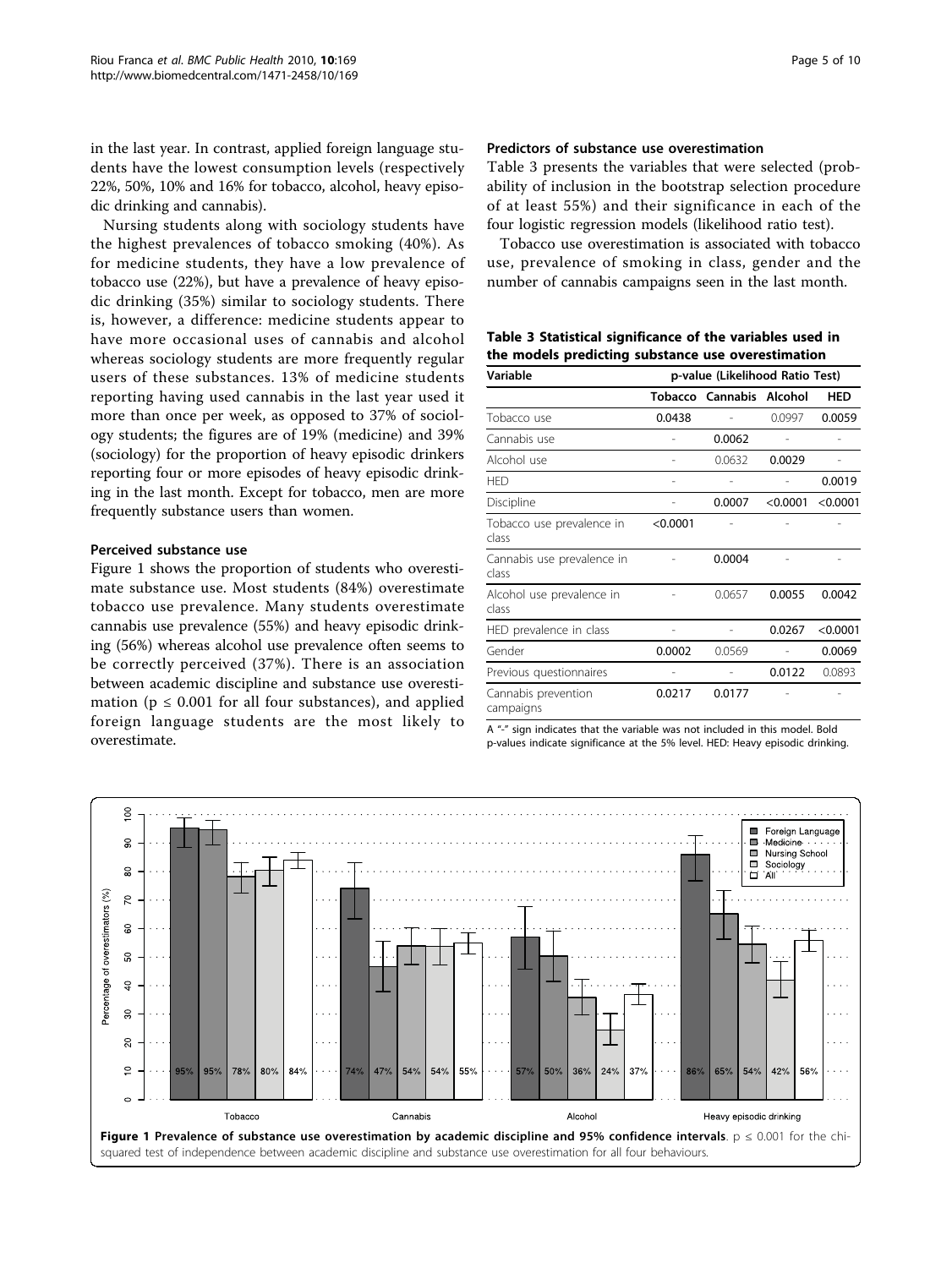Table 4 gives the adjusted odds ratios (ORs) and associated 95% confidence intervals (CIs) estimated from the four logistic regression models for tobacco, cannabis, alcohol and heavy episodic drinking use.

Tobacco users are less likely to overestimate smoking prevalence, and women are more likely to overestimate it. The higher the prevalence of smoking in class, the less likely it is for a student to be an overestimator. The probability of overestimation increases with the number of cannabis prevention campaigns seen in the last month.

Cannabis use overestimation is associated with academic discipline, cannabis use, cannabis use prevalence in class, and the number of cannabis prevention campaigns seen in the last month. The probability of overestimation is increased for cannabis users and for sociology students. It also increases with the number of cannabis prevention campaigns seen in the last month. It decreases with the prevalence of cannabis use in class.

Alcohol use overestimation is associated with academic discipline, alcohol use, alcohol and heavy episodic drinking prevalence in class, and previous exposure to substance use questionnaires. The probability of alcohol use overestimation is increased for alcohol users, medicine students, and students having already completed substance use questionnaires in the past. It decreases with the prevalence of alcohol and heavy episodic drinking in class.

Heavy episodic drinking overestimation is associated with academic discipline, gender, heavy episodic drinking, tobacco smoking, alcohol and heavy episodic drinking prevalence in class. The probability of overestimation of heavy episodic drinking is increased for heavy episodic drinkers, women, medicine students and non smokers. It decreases with the prevalence of heavy episodic use in class, but increases with the prevalence of alcohol use.

## **Discussion**

Our study finds evidence for substance use misperceptions among French higher education students. Only 37% overestimate class alcohol use prevalence, since this prevalence is high (69% of the students), but 84%, 56% and 55% of the students respectively overestimate class tobacco smoking, heavy episodic drinking and cannabis

| Table 4 Adjusted ORs and Confidence intervals for substance use overestimation |  |  |  |  |
|--------------------------------------------------------------------------------|--|--|--|--|
|--------------------------------------------------------------------------------|--|--|--|--|

| Variable                                 | Adjusted OR (95% confidence interval) |                          |                          |                          |  |  |  |
|------------------------------------------|---------------------------------------|--------------------------|--------------------------|--------------------------|--|--|--|
|                                          | <b>Tobacco</b>                        | Cannabis                 | Alcohol                  | <b>HED</b>               |  |  |  |
| Tobacco use (reference: no use)          |                                       |                          |                          |                          |  |  |  |
| Low: $<$ 1/day in the last month         | $0.68$ (0.40 - 1.17)                  |                          | NS.                      | $0.64$ $(0.41 - 0.99)$   |  |  |  |
| High: $\geq$ 1/day in the last month     | $0.52$ (0.30 - 0.89)                  |                          |                          | $0.47$ $(0.28 - 0.77)$   |  |  |  |
| Cannabis use (reference: no use)         |                                       |                          |                          |                          |  |  |  |
| Low: $\leq$ 1/week in the last 12 months |                                       | $1.66$ $(1.11 - 2.51)$   |                          |                          |  |  |  |
| High: $> 1$ /week in the last 12 months  |                                       | $2.37(1.23 - 4.73)$      |                          |                          |  |  |  |
| Alcohol use (reference: no use)          |                                       |                          |                          |                          |  |  |  |
| Low: $<$ 10 days in the last month       | $\sim$                                | <b>NS</b>                | $1.95(1.31 - 2.92)$      |                          |  |  |  |
| High: $\geq 10$ days in the last month   |                                       |                          | $2.17(1.10 - 4.23)$      |                          |  |  |  |
| HED (reference: no use)                  |                                       |                          |                          |                          |  |  |  |
| Low: $<$ 4 times in the last month       | ÷                                     |                          | $\sim$                   | $1.85(1.19 - 2.89)$      |  |  |  |
| High: $\geq 4$ times in the last month   |                                       |                          |                          | $2.64$ (1.35 - 5.29)     |  |  |  |
| Discipline (reference: sociology)        |                                       |                          |                          |                          |  |  |  |
| Foreign language                         |                                       | $0.78$ $(0.32 - 1.93)$   | $0.44$ $(0.13 - 1.43)$   | $0.75$ $(0.21 - 2.68)$   |  |  |  |
| Medicine                                 |                                       | $0.34$ (0.18 - 0.64)     | $3.72$ (2.28 - 6.11)     | $3.46$ $(2.12 - 5.70)$   |  |  |  |
| Nursing studies                          |                                       | $0.35$ $(0.18 - 0.70)$   | $1.16$ (0.72 - 1.85)     | $1.01$ $(0.66 - 1.54)$   |  |  |  |
| Tobacco use prevalence in class          | $0.92$ $(0.89 - 0.94)$                |                          |                          |                          |  |  |  |
| Cannabis use prevalence in class         |                                       | $0.92$ (0.88 - 0.96)     | $\overline{\phantom{a}}$ | ×.                       |  |  |  |
| Alcohol use prevalence in class          |                                       | <b>NS</b>                | $0.96$ (0.93 - 0.99)     | $1.04$ $(1.01 - 1.07)$   |  |  |  |
| HED prevalence in class                  | ÷.                                    |                          | $0.93$ $(0.87 - 0.99)$   | $0.85$ $(0.79 - 0.91)$   |  |  |  |
| Gender (reference: male)                 | $2.51$ $(1.56 - 4.02)$                | <b>NS</b>                |                          | $1.75(1.17 - 2.64)$      |  |  |  |
| Previous questionnaires (reference: no)  |                                       | $\overline{\phantom{a}}$ | $1.56$ $(1.10 - 2.21)$   | <b>NS</b>                |  |  |  |
| Cannabis prevention campaigns            | $1.15(1.02 - 1.34)$                   | $1.11(1.02 - 1.22)$      |                          | $\overline{\phantom{a}}$ |  |  |  |

A "-" sign indicates that the variable was not included in this model. NS: the variable was included in the model but failed to reach significance at the 5% level. HED: Heavy episodic drinking.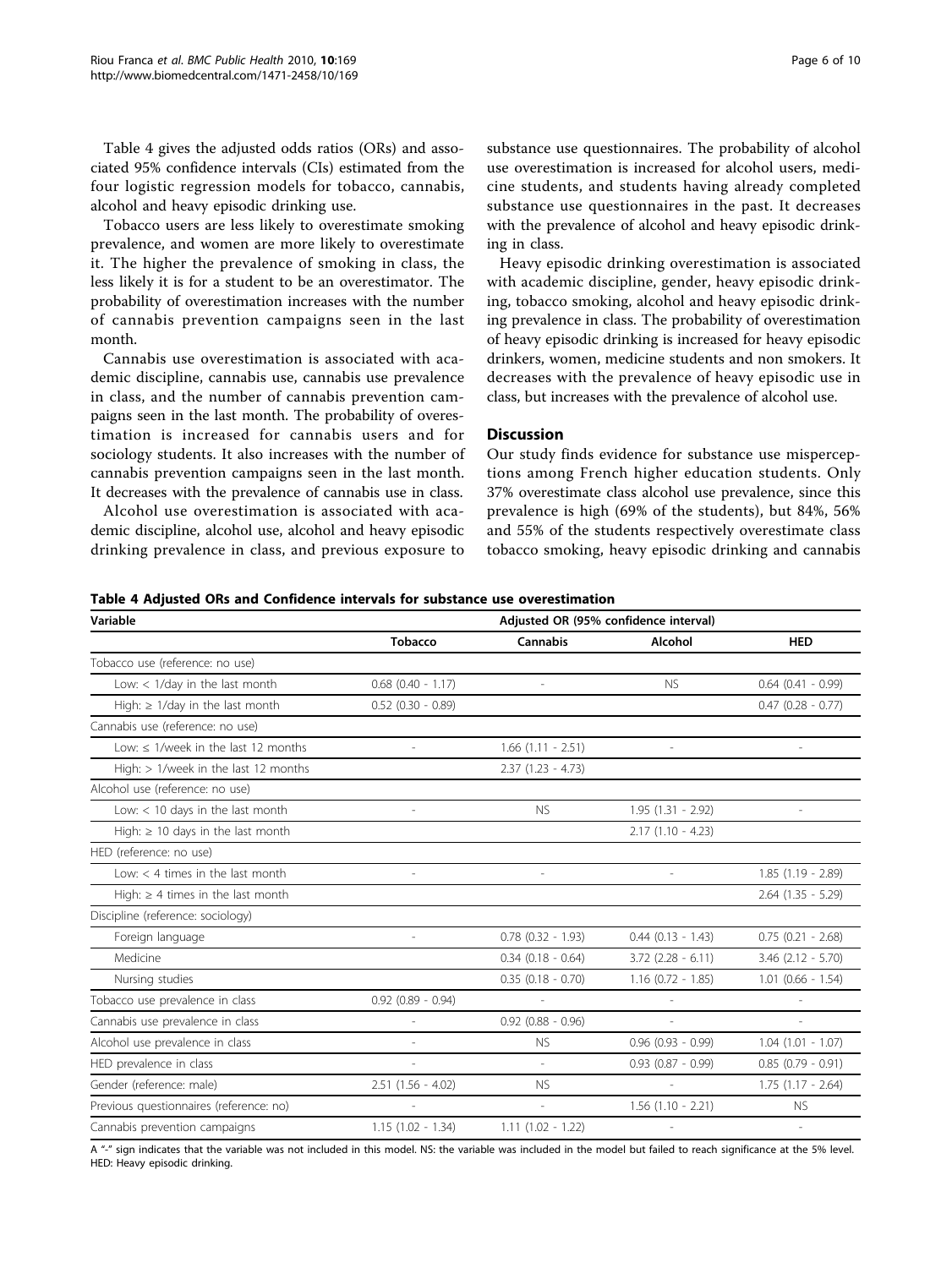use prevalence. We also find evidence of an association with substance use. Thus, social norms prevention campaigns should be appropriate in these contexts. We will now review the principal factors identified as associated with misperceptions in our study.

## Substance use and overestimation of the norms

Cannabis users, alcohol and heavy episodic drinkers are more at risk of overestimating the respective peer substance use norms. However, these users are not more at risk of overestimating class prevalence of other substance use. These associations between substance use and the misperception of its use among class peers are in agreement with other studies focusing on alcohol [[17](#page-9-0)] and cannabis [[26,27\]](#page-9-0). One possible explanation for this association can be derived from the concept of self-serving bias: heavy substance users have a personal motivation for overestimating the norms, since it allows them to justify their own use and deny it is problematic [[2](#page-8-0)]. The association can however also be explained by the fact that the students that are more prone to overestimating group norms are more likely to increase their own substance use in order to meet the perceived expectations, as postulated by the social norms theory [[2](#page-8-0)].

Tobacco use represents an exception. Tobacco users are less likely to overestimate both tobacco use and heavy episodic drinking norms. Comparisons with other studies are limited by the fact that they do not apply to the same populations. Tobacco smoking research mostly focuses on teenagers whereas our results relate to 20 year old students. In a longitudinal study among students from 10 to 15 years of age, the authors failed to find an association between perceived peer cigarette use at baseline and personal cigarette use at the end of the study [[30](#page-9-0)]. Some other studies report that smokers are more likely to overestimate smoking prevalence [[20-22](#page-9-0)] while others report the contrary [[25\]](#page-9-0). The link between tobacco use and social norms appears therefore to vary greatly from one setting to another.

This analysis focused on perceived prevalence of substance use among peer students, as it is the easiest norm to target for prevention purposes. Other types of norms have also been measured in this study and assessed elsewhere [\[43,44\]](#page-9-0). For tobacco use, other norms appear to be more strongly linked to smoking [\[43\]](#page-9-0).

#### Gender and substance use misperceptions

Female students more frequently overestimate tobacco smoking and heavy episodic drinking prevalences. This pattern has been frequently noticed in social norms studies [[2](#page-8-0),[19,29](#page-9-0)] and different hypotheses have been proposed to explain it. Women could be more susceptible to environmental influences, or may be less involved in the cultures of substance use and misperceive them more [[2](#page-8-0)]. Drinking behaviours differ between US and French higher education students: in our survey (end 2005), 83% of males and 66% of females were alcohol drinkers; 49% and 23% were heavy episodic drinkers (see table [2\)](#page-3-0). The Harvard school of public health college alcohol survey was one of the largest studies of alcohol use in a nationally representative sample of U.S. college students. According to this survey, in 2001, 80% of U.S. male students and 82% of females were not abstainers; 49% of males and 41% of females were heavy episodic drinkers [\[45](#page-9-0)]. Another representative source of data arises from the Monitoring the Future study, with data available until 2007 for college students. In 2005, 71% (67% in 2007) of males and 66% (66% in 2007) of females had used alcohol in the last 30 days; the figures were of 49% (50% in 2007) and 36% (34% in 2007) for students having engaged in heavy episodic drinking in the past two weeks [[46,47](#page-9-0)]. Thus, for alcohol, gender gaps appear to be more pronounced in our study, which is coherent with the previous hypotheses. However, we find no gender gap for tobacco smoking ( $p = 0.36$  in a bivariate analysis).

Another explanation for the fact that women are more prone to overestimation may be due to the fact that students tend to consider a typical student as a male, and males are thought to be more frequent substance users than females [[48\]](#page-9-0).

## Class culture

Academic discipline is associated with overestimation of cannabis, alcohol and heavy episodic drinking norms. Furthermore, for all four norms studied, its prevalence of use at the class level was a significant predictor of overestimation. Class level factors are therefore likely to have an impact on both substance use and on the perception of its norms.

These results confirm the need for preliminary research before engaging in prevention interventions at the university level. They should help identify which substances are more problematic, and which norms are more misperceived.

For example, interventions targeting sociology students could focus on cannabis, as its use is both more prevalent and more misperceived among these students, while alcohol abuse prevention campaigns appear to be suitable for medicine students.

The tailoring of a social norms intervention on a particular group, however, should also take into account the issues of salience and relevance. The more a student identifies with his group of students, the more likely the correction of misperceptions among that group is to be effective [[49](#page-9-0)]. Although this study assessed what proportion of the student's friends where also in the same class (median proportion of 37.5%, average proportion of 42.2%), it did not explore group identity.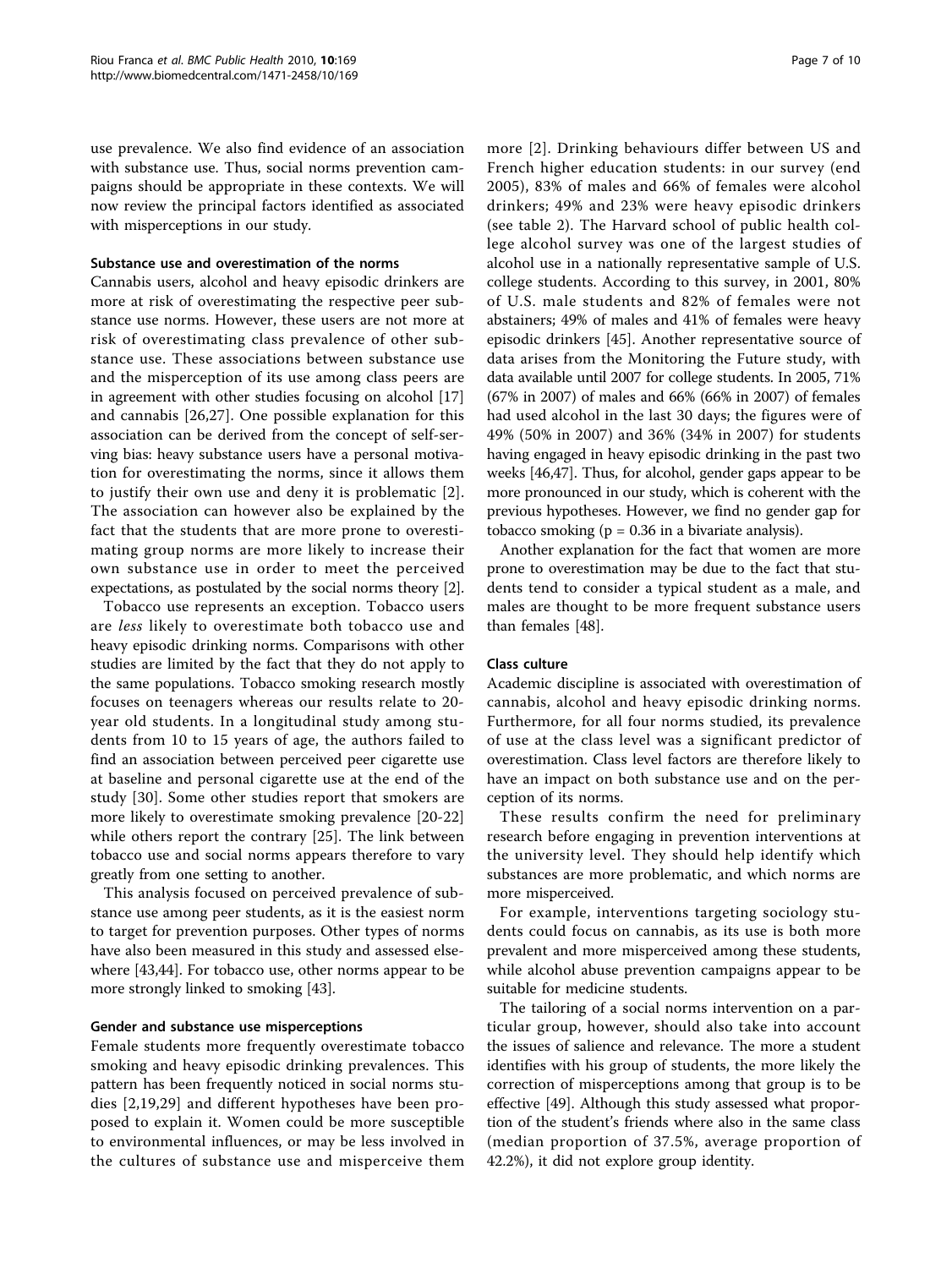#### External influences

Students who report having seen many cannabis campaigns in the past month are more at risk of overestimating cannabis use (and also tobacco use) and students already exposed to substance use surveys are more at risk of overestimating alcohol use norms. These associations are adjusted for individual cannabis, tobacco or alcohol use. Our survey does not provide information about the type of cannabis campaigns seen or of substance use questionnaires previously completed. No national campaign based on social norms has been launched in France (the first cannabis-related national prevention campaign, launched in France at the period of the study, used "cannabis is a reality" as a catchphrase). It could be that media exposure on cannabis use could increase students' estimations of its prevalence, as exposure to alcohol-related questionnaires, without a feedback on the results, could lead to an increase on the perceived prevalence of alcohol use. The association between cannabis campaigns and tobacco use could be explained by the fact that cannabis use is known to be associated in France with tobacco use (as it is smoked in joints). The association between overestimation of the norms of use of the other substances and overestimation of the norms of use of a given substance was not tested in this analysis. The possible impact of prevention campaigns on perception of the norms of use has already been raised by Berkowitz, in a speculative fashion [\[2](#page-8-0)].

In surveys carried out among French high school students, it has been noted that substance users are more likely to report that "something has been done in the high school to prevent students from" smoking, drinking alcohol or using cannabis [[50\]](#page-9-0). Moreover, drug prevention programs among children have been documented to have the potential to have a negative impact on drug use itself, particularly those using 'scare' tactics [[51\]](#page-9-0). The existence of a link between drug education and drug use has therefore already been explored in the past, for a younger population. However, our study adds that, among higher education students, prevention campaigns and exposure to drug use questionnaires can be associated with perceived norms of use, independently of the students' level of use of the substances.

#### Limitations

When interpreting the results of this study, some particularities of the design must be taken into account.

First, the associations reported in this study are based on a cross-sectional sample. Consequently, we don't know whether the independent variables occur before or after the dependent variables in the models (overestimation of substance use norms). Only an experimental study design to make inferences for causal effects.

Furthermore, the number of students enrolled in each class was not available. Although the participation rate of the students present during the administration of the questionnaire were very high, there is the possibility that a significant number of students were absent from class. When asked informally for this possibility, both students and teachers present during the administration declared that the number of students present was no different than usual. Medicine students in France have however higher absenteeism rates than other students. More frequently absent students might be more at risk of substance use, and therefore the prevalence of substance use among enrolled students might be underestimated when calculated on present students only. As social norms prevention interventions are necessarily based on present students, however, norms of use among usually present students might be of more utility than norms of use among both usually and rarely present students.

In order to judge the representativeness of the sample, we can compare the characteristics of the students participating in the study with overall statistics, in particular for gender. In France, as in most European countries, females are more represented than males in higher education [[52](#page-9-0)]. The sex-ratio varies according to the disciplines studied, the percentage of women is of about 88% in nursing studies [\[53](#page-9-0)], 75% in foreign language, 70% in sociology and 66% in medicine (ministry of education data for 2004). Therefore, except for medicine students (females might be less likely to be absent from class), there are no particular differences in our sample (see table [1](#page-3-0)).

Finally, there is a possibility that part of the peer substance use overestimations measured in this study is due to methodological issues. Heavier consumers might have not been present when the study was administered. Students might have under-reported their own substance use, as this measure was based on self-reporting. While students were asked in the end of the questionnaire whether they felt they had always been honest when answering the questionnaire (three students giving a negative answer where excluded from analysis), measures of social desirability were not included in the questionnaire. Self-reported substance use questionnaires have, however, been shown to be reliable for the substances studied [\[54](#page-9-0)]. The issue of the group chosen to assess social norms can also be discussed. The estimate of social norms will be impacted by the students' perception of the reference group.

More importantly, in order to estimate misperceptions of peer student substance use, we used one specific class (second-year students) to estimate actual norms among the overall field of studies. Students were asked to provide descriptive norms about students from the same educational setting (same university and same field of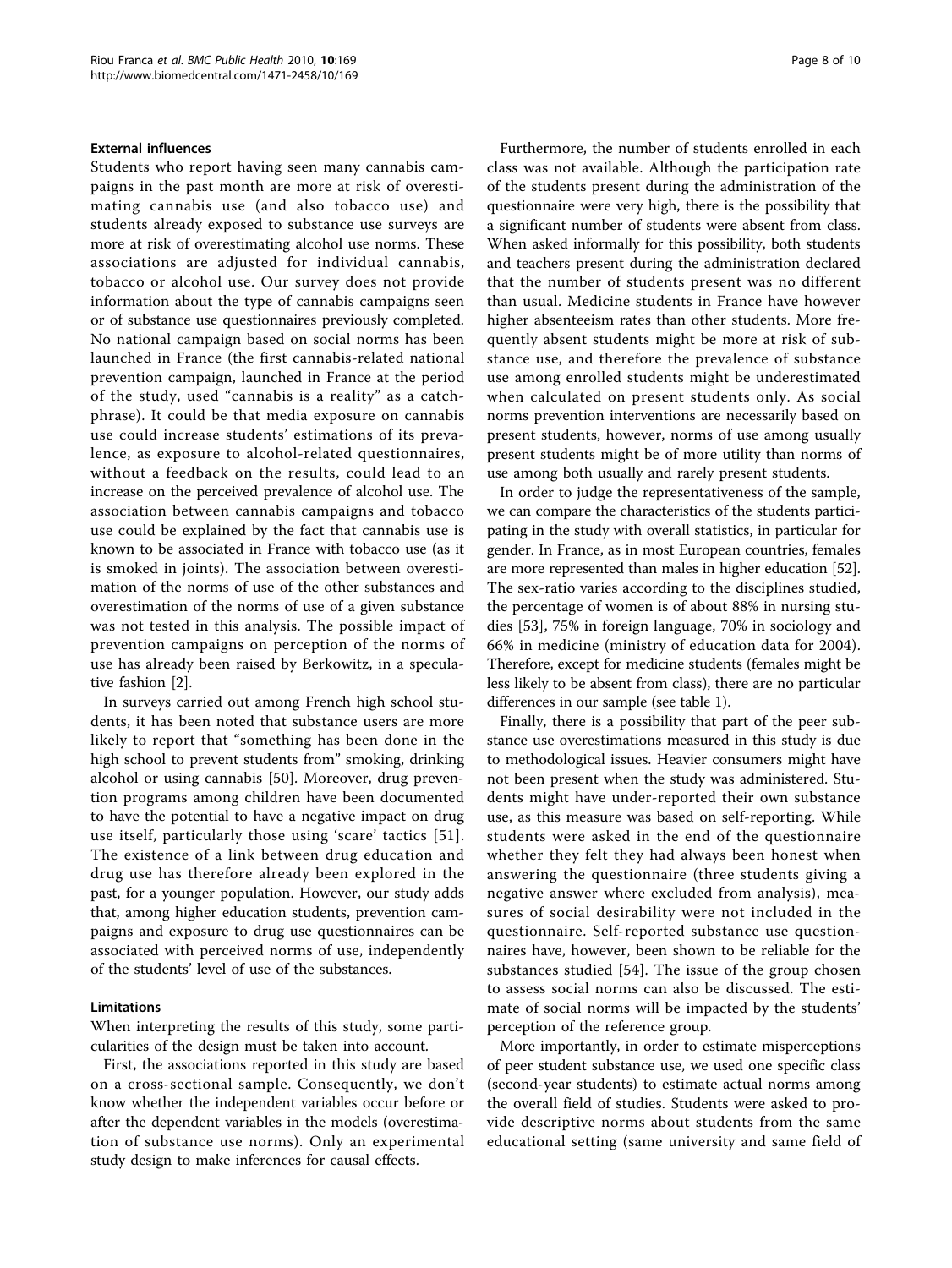<span id="page-8-0"></span>studies), while actual norms of use are based only on students from the same class.

If these two populations are not comparable, the estimation of misperceptions will be biased and the validity of the estimate can be questioned. Are second-year students from a specific field of studies in a given university representative of all students from this field of studies and this university? If not, is the bias induced big enough to invalidate the conclusions? Substance use prevalences can differ in different years of studies, but these differences are likely to be negligible when compared with those arising from heterogeneity across different academic disciplines. For example, using data from a previous survey carried out among students from the Parisian region (the unpublished "Facultés et Ecoles Sans Tabac en Ilede-France" survey), considering nursing students (to maximise the prevalences), the largest differences in smoking prevalence where between second-year students (46% smoke tobacco) and third-year students (40% smoke tobacco). This difference, of 6 percentage points, is below the threshold (of 10 percentage points) used to define a student as an overestimator. While we lack data for all academic disciplines and all substance use behaviours studied, we can therefore reasonably believe that the differences between actual substance use norms according to the year of studies are likely to be small enough for our estimate of overestimations to remain valid. The validity of the conclusions, however, depend on the plausibility of this hypothesis and this issue can be seen as the more salient limitation of this work.

#### Conclusions

These results show that there are grounds for university level prevention campaigns based on local survey results. One first point is that substance use patterns and perceptions of the norms differ significantly across academic disciplines. A second point, according to our findings for cannabis, alcohol use and heavy episodic drinking, is that substance users are more likely to misjudge real peer use prevalence. Social norms of substance use are an important factor among students personal use. Overestimating these norms is associated with increased levels of use. In addition to other strategies, prevention programs should consider changing use perception when it is overestimated.

These results are original in that they do not focus on a single substance, but on the three main consumptions at the university level: tobacco, cannabis and alcohol, including heavy episodic drinking.

#### Acknowledgements

The research was funded by a grant from ACTIF (Alliance Contre le Tabac en Île-de-France), a non-profit association which promotes smoking prevention, with the support of the INPES (National institute of prevention and health

education) and the French Cancer Plan. Pr Bertrand Dautzenberg is President of ACTIF, his involvement with ACTIF is on a voluntary basis and he does not receive any financial compensation for his work. He was responsible for decisions to partially fund this study.

The authors thank Dr Lisa BLECHA who kindly checked the manuscript for its English.

#### Author details

<sup>1</sup>INSERM U669 - Maison de Solenn - 97, bvd de Port-Royal - 75679 Paris Cedex 14, France. <sup>2</sup>Université Paris 6 - Pierre et Marie Curie - 4 place Jussieu - 75005 Paris, France. <sup>3</sup>Faculté de Médecine Pierre et Marie Curie UPRES EA2397 - 91, 105 boulevard de l'Hôpital - 75013 Paris, France. Assistance Publique-Hôpitaux de Paris (AP-HP), Service de pneumologie et réanimation - GH Pitié Salpêtrière Division Montyon - 75651 Paris cedex 13, France. <sup>5</sup>Université Paris-Sud 11 and Université Paris Descartes 5 - UMR-S0669 - Maison de Solenn - 97, boulevard de Port-Royal - 75679 Paris cedex 14, France. <sup>6</sup>Assistance Publique-Hôpitaux de Paris (AP-HP), Hôpital Paul Brousse, département de santé publique - 12, avenue Paul-Vaillant-Couturier - 94804 Villejuif Cedex. <sup>7</sup> Assistance Publique-Hôpitaux de Paris (AP-HP), Hôpital Paul Brousse, unité fonctionnelle d'addictologie - 12, avenue Paul-Vaillant-Couturier - 94804 Villejuif Cedex.

#### Authors' contributions

LRF, BD and MR designed the study and wrote the protocol. LRF and MR undertook the pilot study. LRF and BD participated in the collection of the data. BF validated the statistical analysis plan. LRF managed the literature searches and summaries of previous related work, undertook the statistical analysis, and wrote the first draft of the manuscript. All authors contributed to and have approved the final manuscript.

#### Competing interests

The authors declare that they have no competing interests.

Received: 18 February 2009 Accepted: 29 March 2010 Published: 29 March 2010

#### References

- 1. Olds RS, Thombs DL, Tomasek JR: [Relations between normative beliefs](http://www.ncbi.nlm.nih.gov/pubmed/15963910?dopt=Abstract) [and initiation intentions toward cigarette, alcohol and marijuana.](http://www.ncbi.nlm.nih.gov/pubmed/15963910?dopt=Abstract) J Adolesc Health 2005, 37:75.
- 2. Berkowitz AD: The Social Norms Approach: Theory, Research, and Annotated Bibliography. Higher Education Center for Alcohol and Other Drug Abuse and Violence Prevention U.S. Department of Education 2004.
- 3. DeJong W, Schneider SK, Towvim LG, Murphy MJ, Doerr EE, Simonsen NR, Mason KE, Scribner RA: [A multisite randomized trial of social norms](http://www.ncbi.nlm.nih.gov/pubmed/17061004?dopt=Abstract) [marketing campaigns to reduce college student drinking.](http://www.ncbi.nlm.nih.gov/pubmed/17061004?dopt=Abstract) J Stud Alcohol 2006, 67:868-879.
- 4. DeJong W, Schneider SK, Towvim LG, Murphy MJ, Doerr EE, Simonsen NR, Mason KE, Scribner RA: [A multisite randomized trial of social norms](http://www.ncbi.nlm.nih.gov/pubmed/19347752?dopt=Abstract) [marketing campaigns to reduce college student drinking: a replication](http://www.ncbi.nlm.nih.gov/pubmed/19347752?dopt=Abstract) [failure.](http://www.ncbi.nlm.nih.gov/pubmed/19347752?dopt=Abstract) Subst Abus 2009, 30:127-140.
- 5. Schroeder CM, Prentice DA: Exposing Pluralistic Ignorance to Reduce Alcohol Use Among College Students. J Appl Soc Psychol 1998, 28:2150-2180.
- 6. Perkins HW: The social norms approach to prevention school and college age substance abuse: a handbook for educators, counselors, and clinicians San Francisco: Jossey-Bass 2003.
- 7. Steffian G: [Correction of normative misperceptions: an alcohol abuse](http://www.ncbi.nlm.nih.gov/pubmed/10429354?dopt=Abstract) [prevention program.](http://www.ncbi.nlm.nih.gov/pubmed/10429354?dopt=Abstract) J Drug Educ 1999, 29:115-138.
- 8. Mattern JL, Neighbors C: [Social norms campaigns: examining the](http://www.ncbi.nlm.nih.gov/pubmed/15376823?dopt=Abstract) [relationship between changes in perceived norms and changes in](http://www.ncbi.nlm.nih.gov/pubmed/15376823?dopt=Abstract) [drinking levels.](http://www.ncbi.nlm.nih.gov/pubmed/15376823?dopt=Abstract) J Stud Alcohol 2004, 65:489-493.
- 9. Larimer ME, Cronce JM: [Identification, prevention and treatment: a review](http://www.ncbi.nlm.nih.gov/pubmed/12022721?dopt=Abstract) [of individual-focused strategies to reduce problematic alcohol](http://www.ncbi.nlm.nih.gov/pubmed/12022721?dopt=Abstract) [consumption by college students.](http://www.ncbi.nlm.nih.gov/pubmed/12022721?dopt=Abstract) J Stud Alcohol Suppl 2002, 148-163.
- 10. Murphy JG, Duchnick JJ, Vuchinich RE, Davison JW, Karg RS, Olson AM, Smith AF, Coffey TT: [Relative efficacy of a brief motivational intervention](http://www.ncbi.nlm.nih.gov/pubmed/11767271?dopt=Abstract) [for college student drinkers.](http://www.ncbi.nlm.nih.gov/pubmed/11767271?dopt=Abstract) Psychol Addict Behav 2001, 15:373-379.
- 11. Agostinelli G, Brown JM, Miller WR: [Effects of normative feedback on](http://www.ncbi.nlm.nih.gov/pubmed/7776148?dopt=Abstract) [consumption among heavy drinking college students.](http://www.ncbi.nlm.nih.gov/pubmed/7776148?dopt=Abstract) J Drug Educ 1995, 25:31-40.